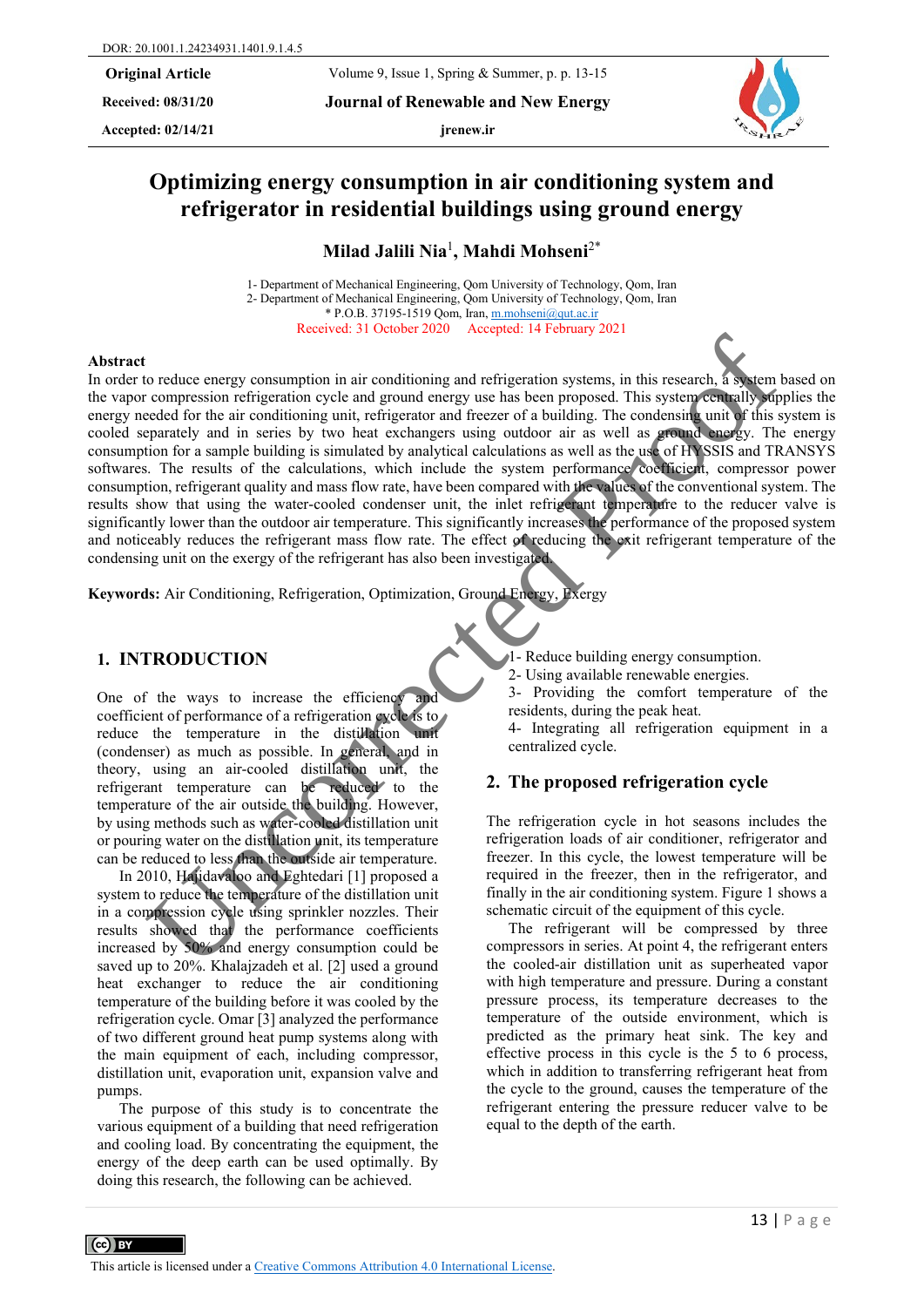

**Figure 1.** Proposed refrigeration cycle

# **2.1. Governing Equations**

The equations needed to solve the problem include the relations for calculating the ground temperature, the mass flow rate of each circuit, and the work for the compressors which are listed below. Earth temperature [15]

$$
T = T_{mean} - T_{amp} \exp \left[-\frac{depth}{365}\right]
$$
  
\n
$$
r = T_{mean} - T_{amp} \exp \left[-\frac{depth}{365}\right]
$$
  
\n
$$
r = \frac{\left(\frac{\pi a}{365}\right)^{0.5} \cos \left(\frac{2\pi}{365}\right) t_{now}
$$
  
\n
$$
- t_{shift} - \frac{depth}{2} \left(\frac{365\alpha}{\pi}\right)^{0.5} \right]
$$
  
\nRefrigerant mass flow rate  
\n
$$
\dot{m} = \frac{\dot{Q}}{\Delta h}
$$
  
\nCompressor work  
\n
$$
\dot{W} = m\Delta h
$$
\n(3)

The calculations are performed using equation solving as well as HYSIS and TRANSIS softwares.

# **3. Results and Discussion**

According to the output information of HYSIS software, which is shown in Table 1, the performance coefficient of the conventional system is 3.26, while the performance coefficient of the proposed system is 4.22, which is a 29% increase.

Figure 14 shows the simulation results of a landfill heat exchanger in TRANSIS software. In this simulation, a 50-meter-deep burial heat exchanger consisting of 500 U-shaped pipes is simulated.

**Table 1.** Comparison of two common and proposed



**Figure 2.** Burial heat exchanger simulation results for hot seasons

Weather information as well as soil conditions for the city of Tehran have been entered into the software as input. The simulation in TRANSIS software is transient and is performed for the first six months of the Shamci year. The refrigerant temperature at the outlet of the air-cooled distillation unit is also floating and is equal to 3 °C higher than the outside air temperature and therefore fluctuates. As shown in Figure 2, reducing the refrigerant temperature to 22 °C is possible by landfill heat exchanger, and the temperature of the water leaving the exchanger is initially upward and then downward.

# **4. Conclusions**

In this study, the energy calculations required for a refrigeration cycle in the warm seasons of the year for a sample building in Tehran with analytical calculations and the use of engineering software and the results are compared with conventional systems. The